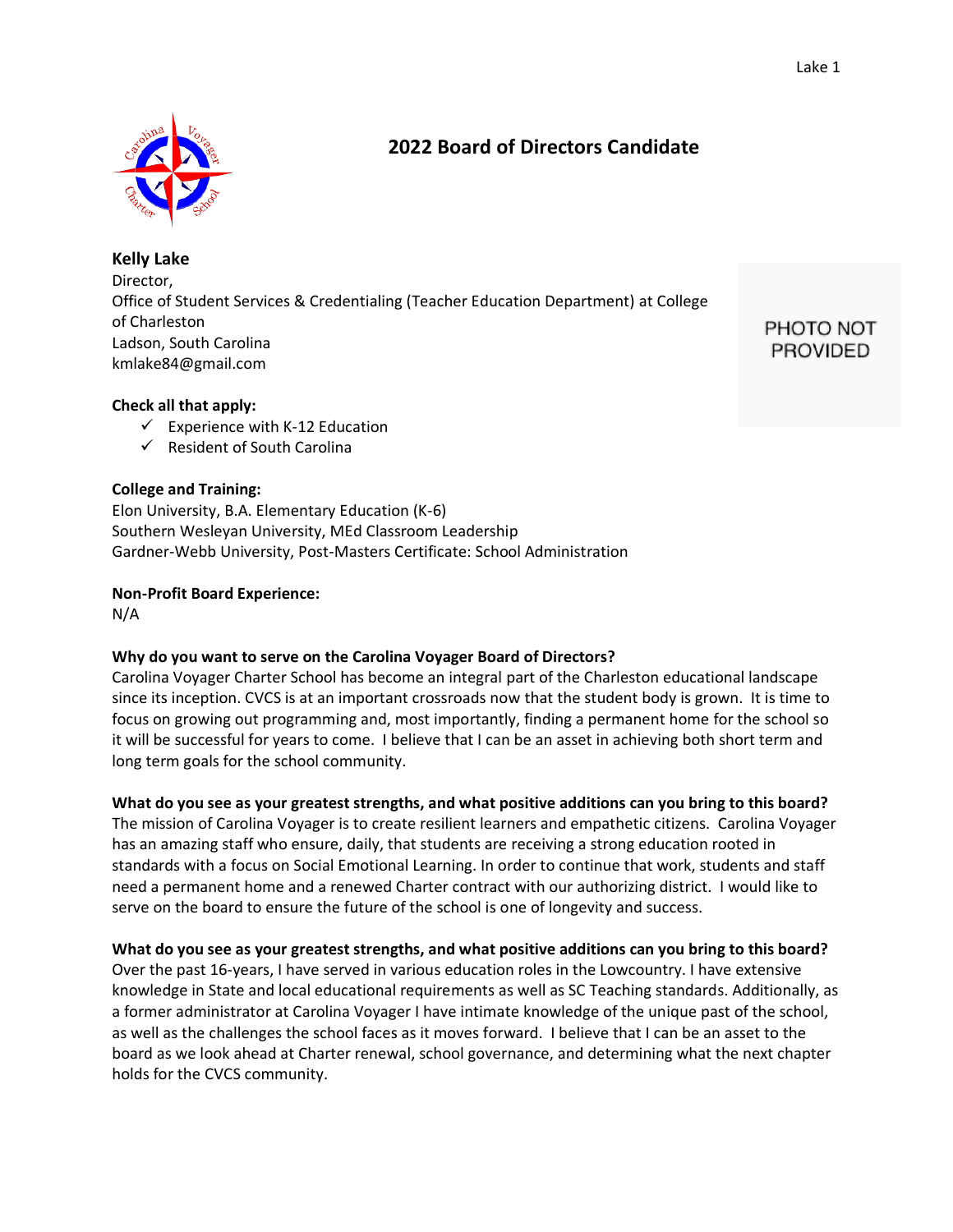**Whitney Quick** Senior Technical Writer, Business Development and Capture Manager at Imagine One Technology & Management, Ltd. Charleston, South Carolina quickw1703@gmail.com

## **Check all that apply:**

- $\checkmark$  Experience with Business
- $\checkmark$  Experience with K-12 Education
- ✓ Parent/Legal Guardian of Carolina Voyager Student(s)
- $\checkmark$  Resident of South Carolina

#### **College and Training:**

College of Charleston, BS in Foundations of Secondary Education (Special Education) Diversity & Ethics Training, Conflict Management Training, Contract & Proposal Development Training, Privacy (PII) Training, Active Shooter Training, Cyber & Physical Security Training, Records Management **Training** 

#### **Non-Profit Board Experience:**

A Longer Table (DBA Friends of Joseph Floyd Manor): Founding Member + Board Secretary, March 2021 - Present

Summerville Soccer Club: Sponsorship & Fundraising Director, Events Coordinator, Social Media & Website Manager, Tournament Director, General Board Member, 2011 - 2018

## **Why do you want to serve on the Carolina Voyager Board of Directors?**

I want to serve on the CVCS Board of Directors because of my passion for and experience in public education. My well-rounded, unique perspective and background will bring something that I strongly feel our Board is missing, and has been for a while. My diverse professional and non-profit experience, including work as a K-12 special education teacher, technical writer, project manager and non-profit board member, will provide a solid base to serve our school community, specifically our teachers, staff, students, and parents.

#### **What do you see as your greatest strengths, and what positive additions can you bring to this board?**

I recognize how special Carolina Voyager Charter School is and how important it is to maintain and advance its mission to create resilient learners and empathetic citizens. I hope to bring a knowledgeable and practical approach to advocate for the values, mission and vision of our school, as well as to serve as a vocal conduit between our school and community, and most importantly for our teachers and staff.

**What do you see as your greatest strengths, and what positive additions can you bring to this board?** Through my volunteer and work history, I have many years of experience in fundraising, corporate

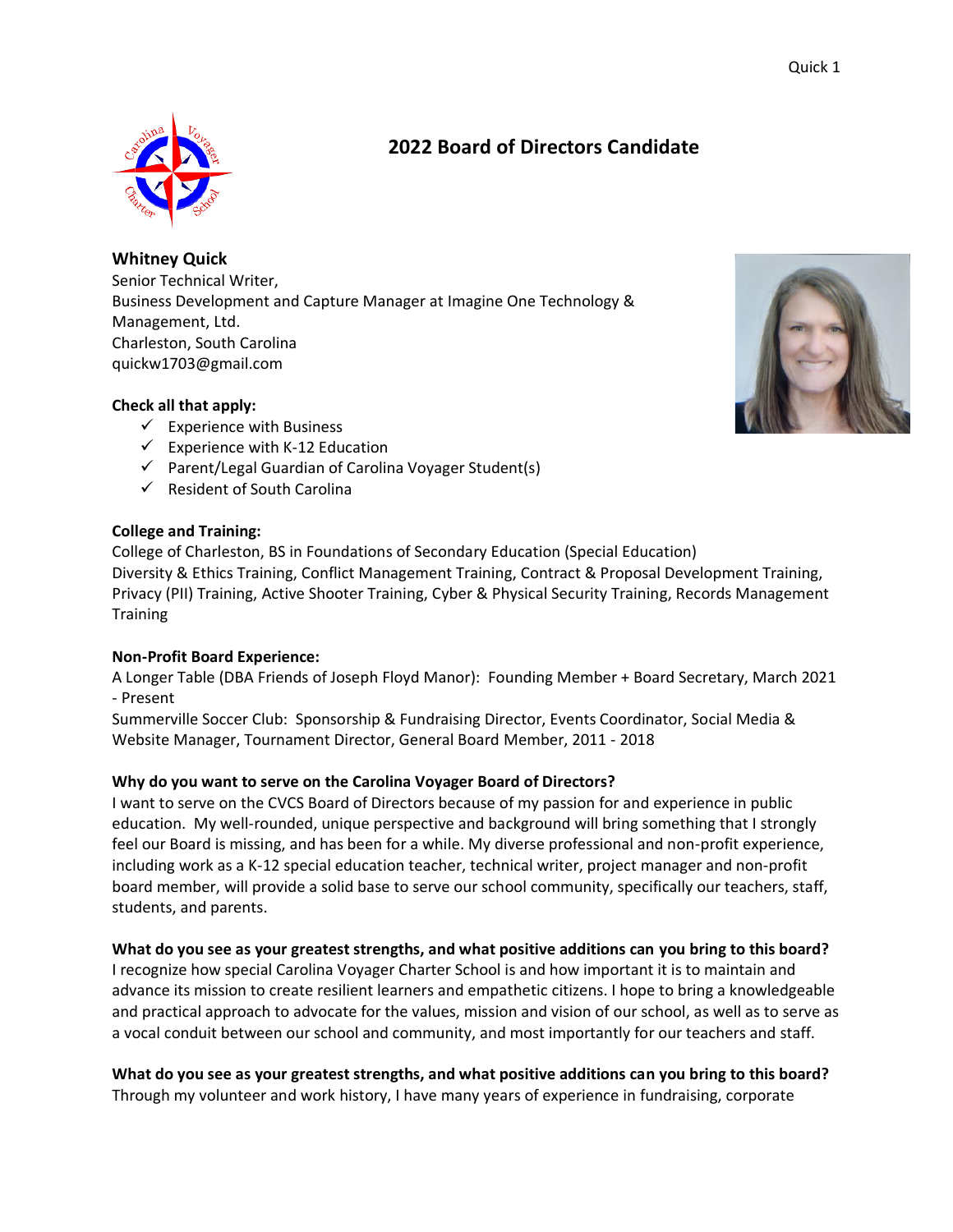sponsorships, events management, financial management, contracts management, project management, documentation and policy creation, data collection, individualized education, classroom accommodations, curriculum development, differentiated instruction, etc.. These skills can be best utilized to help CVCS engage in additional fundraising initiatives, vet curriculum choices and changes, create new partnerships with community leaders and businesses, and much more. But ultimately, my greatest strength is the compassion and dedication that I have for our faculty, staff, students, and the CVCS mission - all of which will bring a much-needed change and perspective to our board.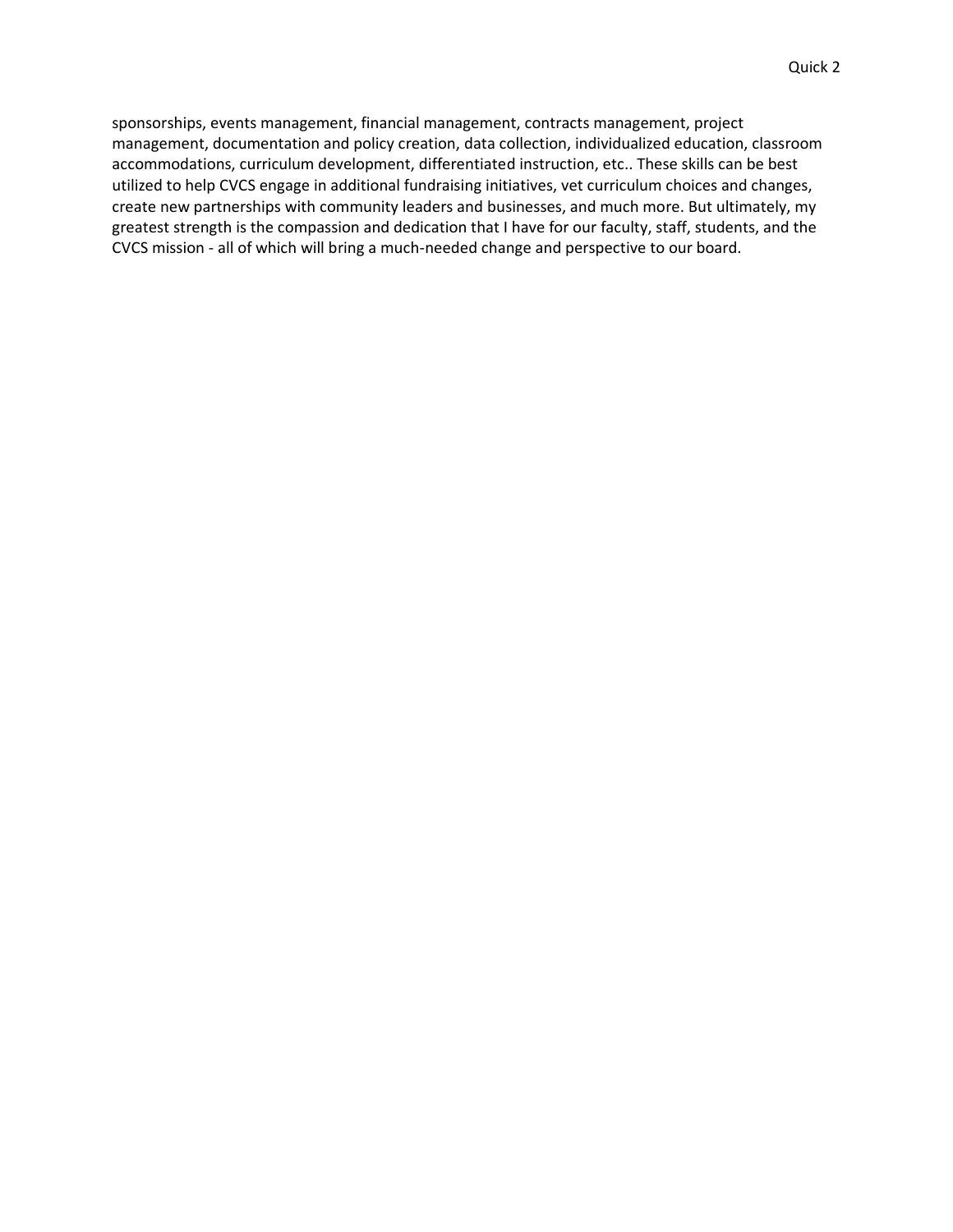

**Corrigan Rutherford** Principal (currently)—note last day is June 30. at NA Ridgeville, South Carolina corr528@gmail.com

## **Check all that apply:**

 $\checkmark$  Experience with K-12 Education

## **College and Training:**



Old Dominion University, BS-Psychology College of Charleston, University of South Carolina, MAT-Special Education, MEd-Educational Leadership Crisis Management training (through non-profit work), multiple trainings related to K-12 education

## **Non-Profit Board Experience:**

No previous experience serving on a board. Two years of experience working with a board as a school leader.

## **Why do you want to serve on the Carolina Voyager Board of Directors?**

I have learned so much as a school leader of a charter school. I would love to support another charter by volunteering my expertise. Carolina Voyager seems to be a unique school with amazing potential. Would be grateful to be given the opportunity to serve on the Board of Directors.

## **What do you see as your greatest strengths, and what positive additions can you bring to this board?**

I am aware that the mission of Carolina Voyager Charter School is to create resilient learners and empathetic citizens by fostering, supporting, and promoting excellence in learning in an engaging, technology rich environment balanced with the social and emotional development of the 21st century student.

I am hopeful that my skill sets as a former teacher, Special Education Coordinator, and principal would be a resource to the board and school. I have been a resident of the lowcountry for 30+ years. My knowledge of schools and potential for community partnerships would be as asset to growth for Carolina Voyager Charter School.

## **What do you see as your greatest strengths, and what positive additions can you bring to this board?**

Greatest strengths include the ability to see the "big picture" from a variety of angles as well actively listen to various stakeholders of an organization. In addition, I am passionate about public education and particularly charter schools.

Positive additions would include the ability to remain calm and professional even under the most stressful situations. I love to think outside of the box and I have no problem making connections within the community to further the school's goals/mission.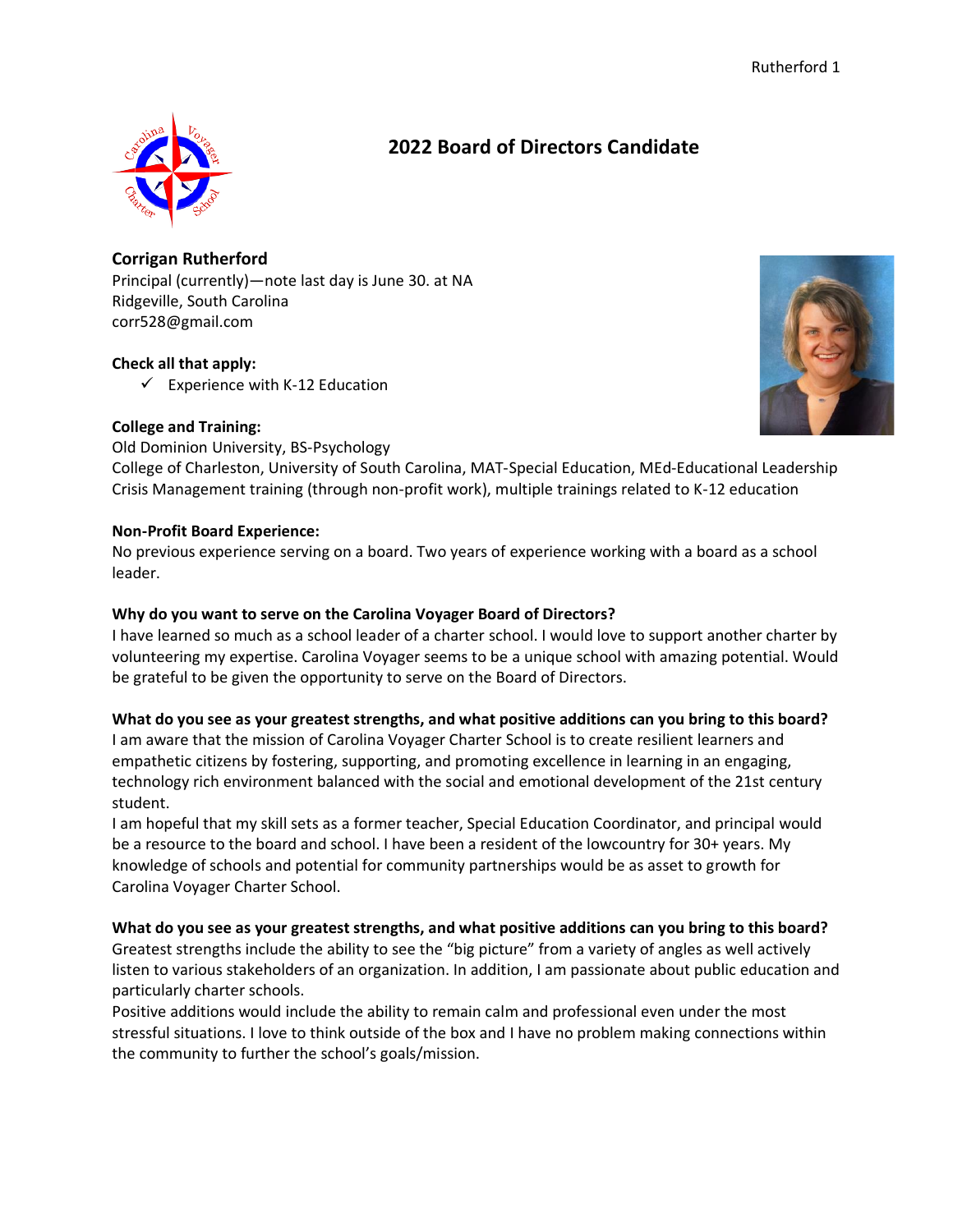

**Craig Thompson** Assistant Principal at Charleston Charter School for Math and Science Charleston, South Carolina craig.a.thompson73@gmail.com

## **Check all that apply:**

- $\checkmark$  Experience with K-12 Education
- ✓ Parent/Legal Guardian of Carolina Voyager Student(s)
- $\checkmark$  Resident of South Carolina

## **College and Training:**

Clemson University, BA - Secondary Education Southern Wesleyan University, M. Ed. Administration and Supervision

#### **Non-Profit Board Experience:**

N/A

#### **Why do you want to serve on the Carolina Voyager Board of Directors?**

I want to serve the students, faculty, and staff of Carolina Voyager Charter School and promote school growth. I want to build strong school and community relations and cultivate a culture that is safe, welcoming, and supports learning.

#### **What do you see as your greatest strengths, and what positive additions can you bring to this board?**

I would assist in advancing the mission of Carolina Voyager Charter School by equipping teachers and staff with the necessary resources to provide intellectually engaging and meaningful lessons in a technology rich environment. I would support teachers and staff in creating resilient learners who are prepared, both socially and emotionally, to become 21st century leaders.

#### **What do you see as your greatest strengths, and what positive additions can you bring to this board?**

I have been an educator for 20 years serving in the classroom and as an administrator. During this time, I have acquired knowledge in school operations, finance and budgeting, and curriculum and instruction. My 17 years of service as an Officer in the South Carolina Army National Guard has taught me loyalty, integrity, and selfless service, values I live each and every day. Lastly, I will bring organization and leadership skills where all members of the Carolina Voyager Charter School feel supported and encouraged.

PHOTO NOT **PROVIDED**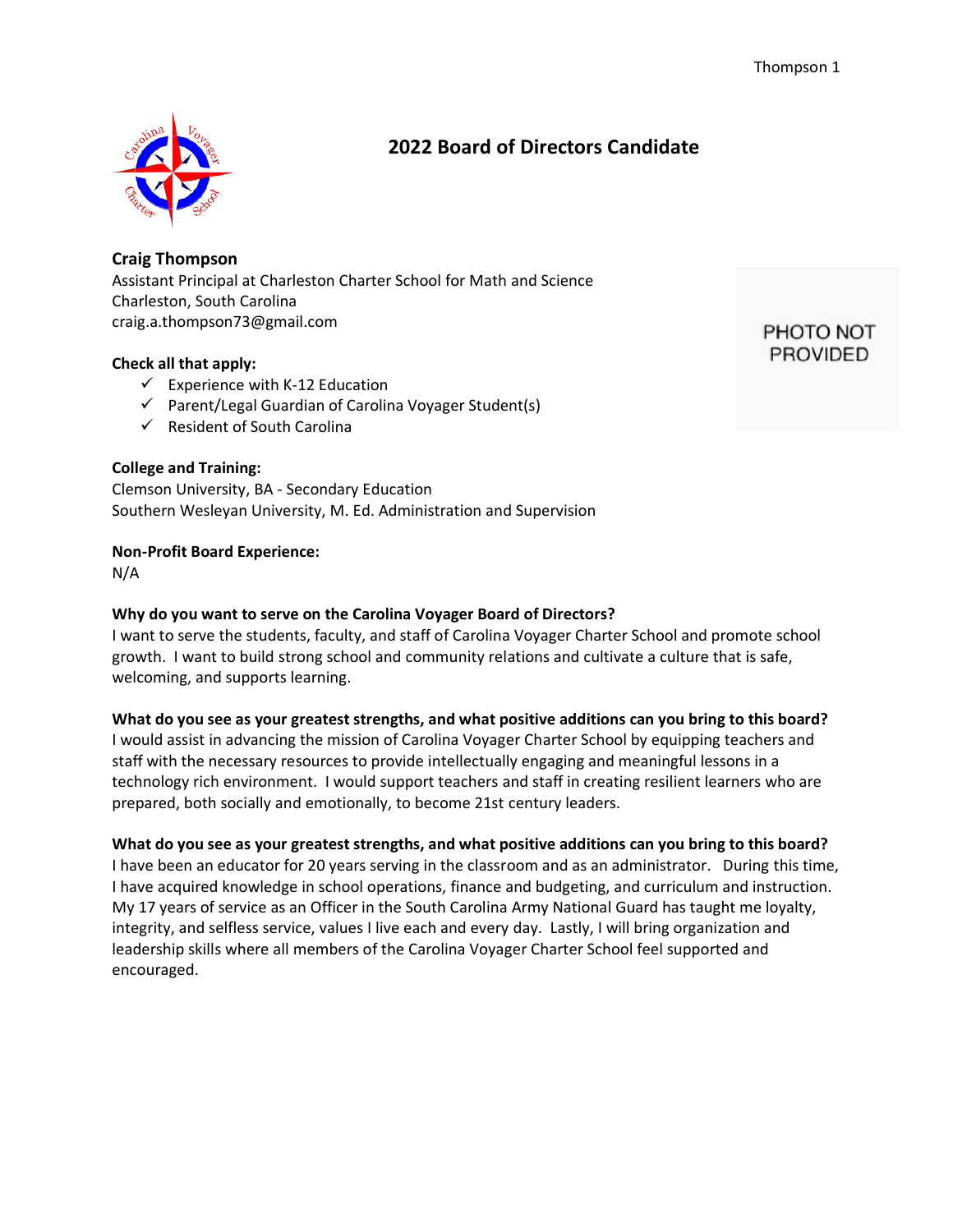

## **Michelle Trementozzi**

Realtor and Dental Hygienist at Michelle Trementozzi, Realtor with Realty ONE Group Coastal Charleston, South Carolina mtozzi0831@gmail.com

## **Check all that apply:**

- $\checkmark$  Experience with Business
- ✓ Parent/Legal Guardian of Carolina Voyager Student(s)
- $\checkmark$  Resident of South Carolina

## **College and Training:**

CCRI, Associates in Science CCRI, 1 Accounting, Business Planning and Time Management

#### **Non-Profit Board Experience:**

The Point non profit, Presidential Campaign

## **Why do you want to serve on the Carolina Voyager Board of Directors?**

Depends what's open, any position

**What do you see as your greatest strengths, and what positive additions can you bring to this board?** To keep diversity and equality within the school, provide middle schoolers with a better middle school environment,

**What do you see as your greatest strengths, and what positive additions can you bring to this board?** Positive attitude, Flexible, open to all opinions and values and I have had children in CVCS for 6 years almost

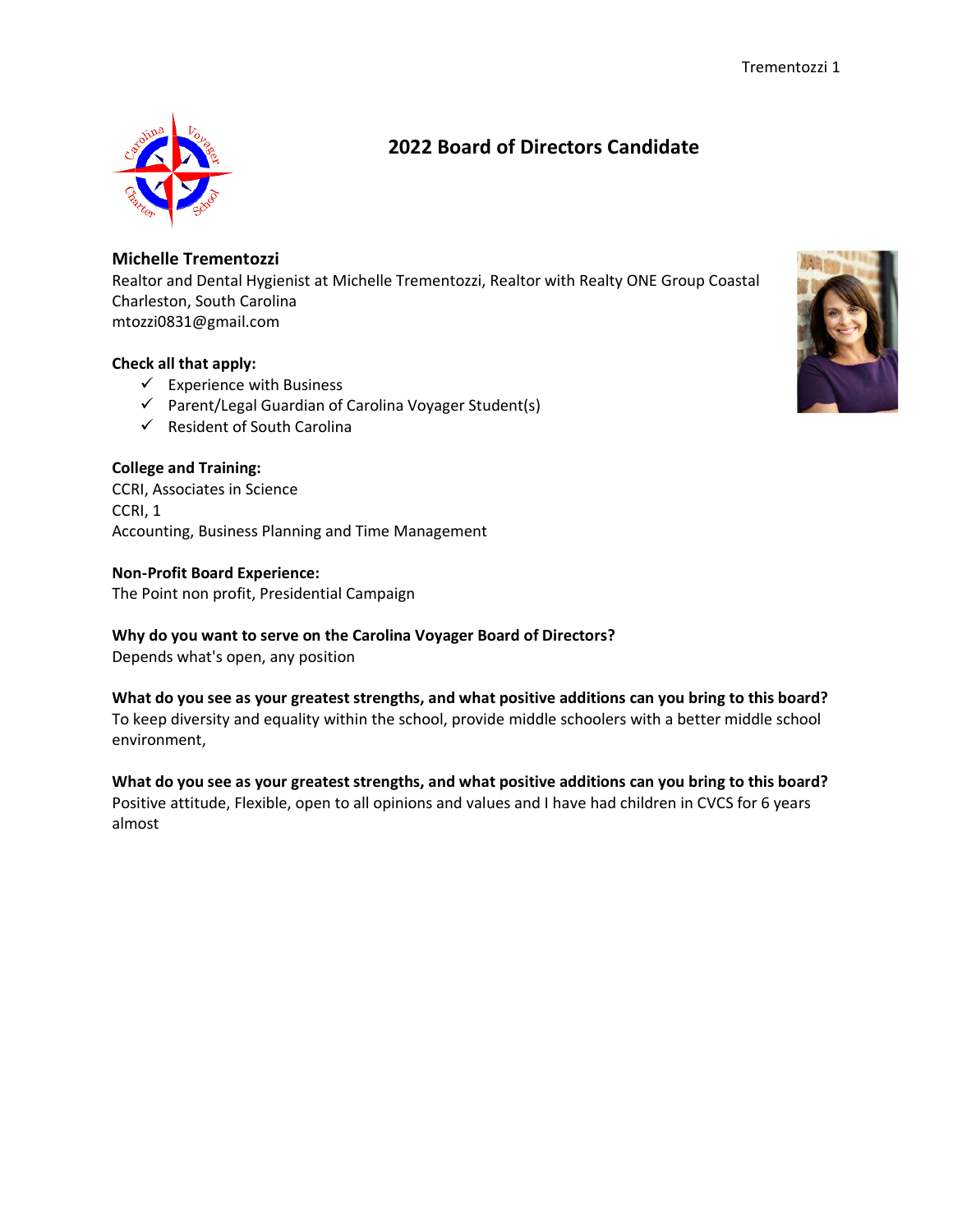#### Walker 1



## **2022 Board of Directors Candidate**

**Harry Walker** CVCS Founding School Leader - Retired Summerville, South Carolina mrdoctorwalker@gmail.com

## **Check all that apply:**

- $\checkmark$  Experience with Business
- $\checkmark$  Experience with K-12 Education
- $\checkmark$  Resident of South Carolina



## **College and Training:**

Tusculum College, Greeneville, Tennessee, Doctorate of Education Johns Hopkins University, Mast of Science/Doctorate of Education Extensive knowledge of Charter School Law and Operations

## **Non-Profit Board Experience:**

Board Member - Port Discovery Children's Museum, Baltimore, Maryland

## **Why do you want to serve on the Carolina Voyager Board of Directors?**

Serving as the School Leader for Voyager's first seven years was the culmination of my career of service to students and families in both Maryland and South Carolina. While enjoying retirement, I would like to stay connected and contribute to the mission of ensuring a bright and prosperous future for the school community. The challenges of this past school year have strengthened my desire to get involved again and seek a position as one of your board members. I believe my knowledge of Voyager's history and understanding of charter school laws and operations would be an asset to the board.

## **What do you see as your greatest strengths, and what positive additions can you bring to this board?**

Carolina Voyager is at a critical point in its eight year history. This year proved to be the most challenging as a result of staff resignations, student withdrawals, culture changes, and declining staff morale. As a board member, I hope to provide insights into the governance of the school, as well be able to provide guidance on the construction of the new school, submission of the ten year charter renewal to CCSD, and strategies to fill student seats that are currently empty.

## **What do you see as your greatest strengths, and what positive additions can you bring to this board?**

My greatest strength is the passion that I have for the "work", including that which lies ahead for Voyager. In my role as School Leader, each and every day I modeled enthusiasm and optimism, as well as concern for one another. Second, I understood the importance of regular communication with students, staff, and parents, even if the news was not good. If elected to the board, I pledge to improve the lines of communication between the Board to the school community.